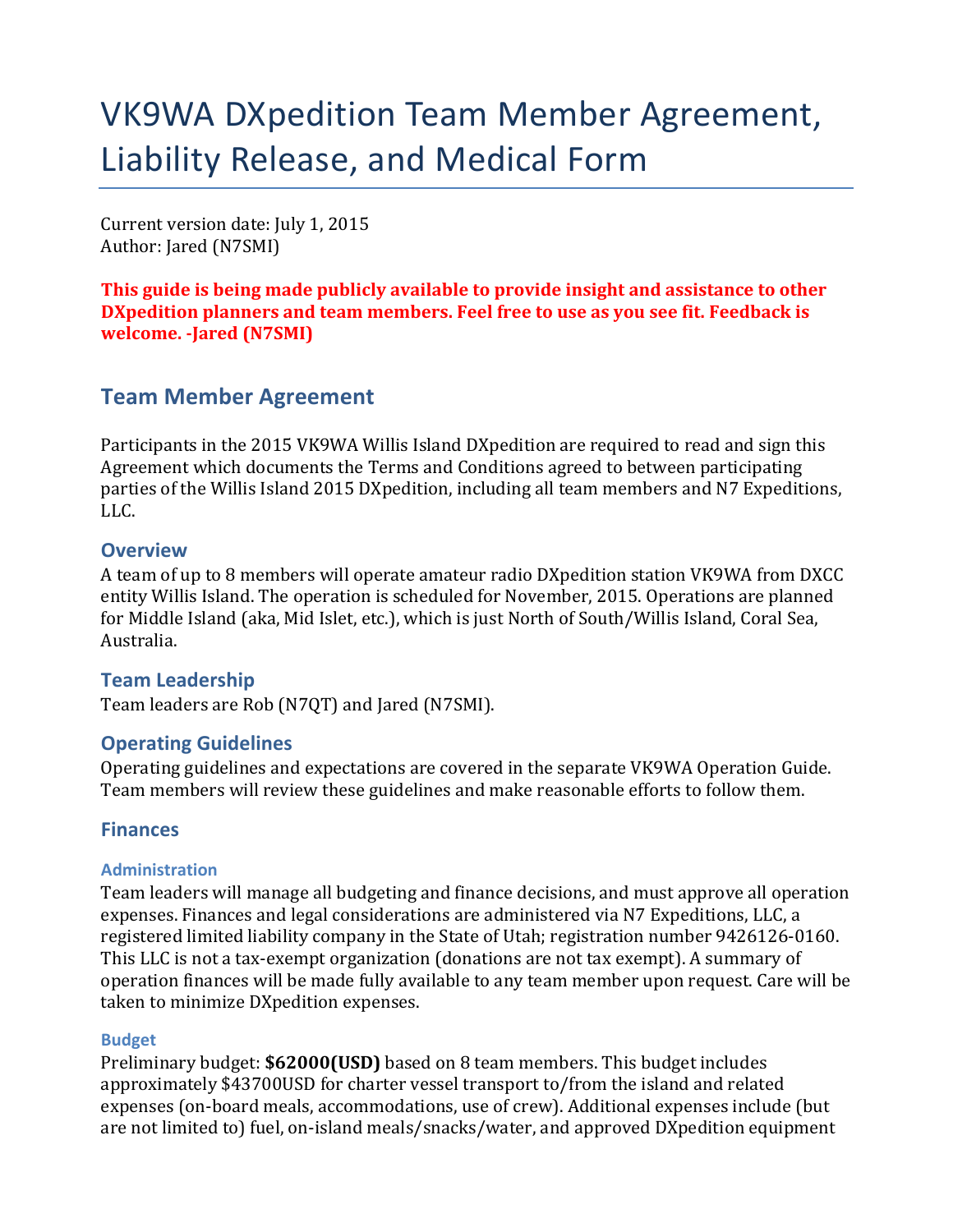and expenses (generators, tents, tables, chairs, camping equipment and supplies, tools, baggage overage fees, etc.).

This budget does not include required team member items as outlined below.

### **Team Member Payments**

VK9WA team members are required to cover all DXpedition expenses, to be partially offset by donations and sponsorships upon successful completion of the DXpedition.

Team members will pay their portion as follows:

- 1. Initial payment of \$2000 due immediately upon joining the team will secure DXpedition team membership. This initial payment will primarily be used to pay the non-refundable vessel down payment.
- 2. Final payment (estimated to be \$4000) due October 1, 2015. This amount may be more or less depending on number of team members, estimated expenses, and cash sponsorships/donations received by that date.

Payments are to be made to "N7 Expeditions, LLC" in US Dollars via check, money order, or (if outside USA) wire transfer.

#### **Dropout**

Any person who chooses, is required, or is asked by team leaders to leave the team before September 1, 2015 will be reimbursed all payment amounts. After September  $1<sup>st</sup>$ , all payments are to be considered non-refundable, but obligations may be transferred to a new team member *upon approval of team leaders*. A TEAM MEMBER DROPPING OUT FOR ANY REASON IS RESPONSIBLE FOR FINDING A SUITABLE REPLACEMENT TEAM MEMBER.

Efforts will be made to have at least one backup team member available in case of last minute cancellation, but transfer of these financial obligations will be at the discretion of the potential team member and the team leaders. The transfer of payment obligations between any dropout and replacement team members will be managed by those team members, not by team leaders or N7 Expeditions, LLC.

#### **Donations/Sponsorships, Cancellation, and Team Member Reimbursements**

Sponsorships will be requested from major DX clubs, groups, and foundations. Support from individuals is also being requested.

Cash donations and sponsorship funds received up until December 31, 2015 will be used to help offset approved DXpedition expenses. Donation/sponsorship funds received before departure will primarily remain unspent and held in accounts until immediately before the operation.

If the DXpedition is cancelled (due to vessel cancellation, weather, act of God, etc.), all donations and sponsorship funds will be refunded to donors/sponsors (less PayPal, etc. fees) and any funds paid by team members will be returned in the amount an individual paid less any unrecoverable expenses, prorated over the group members.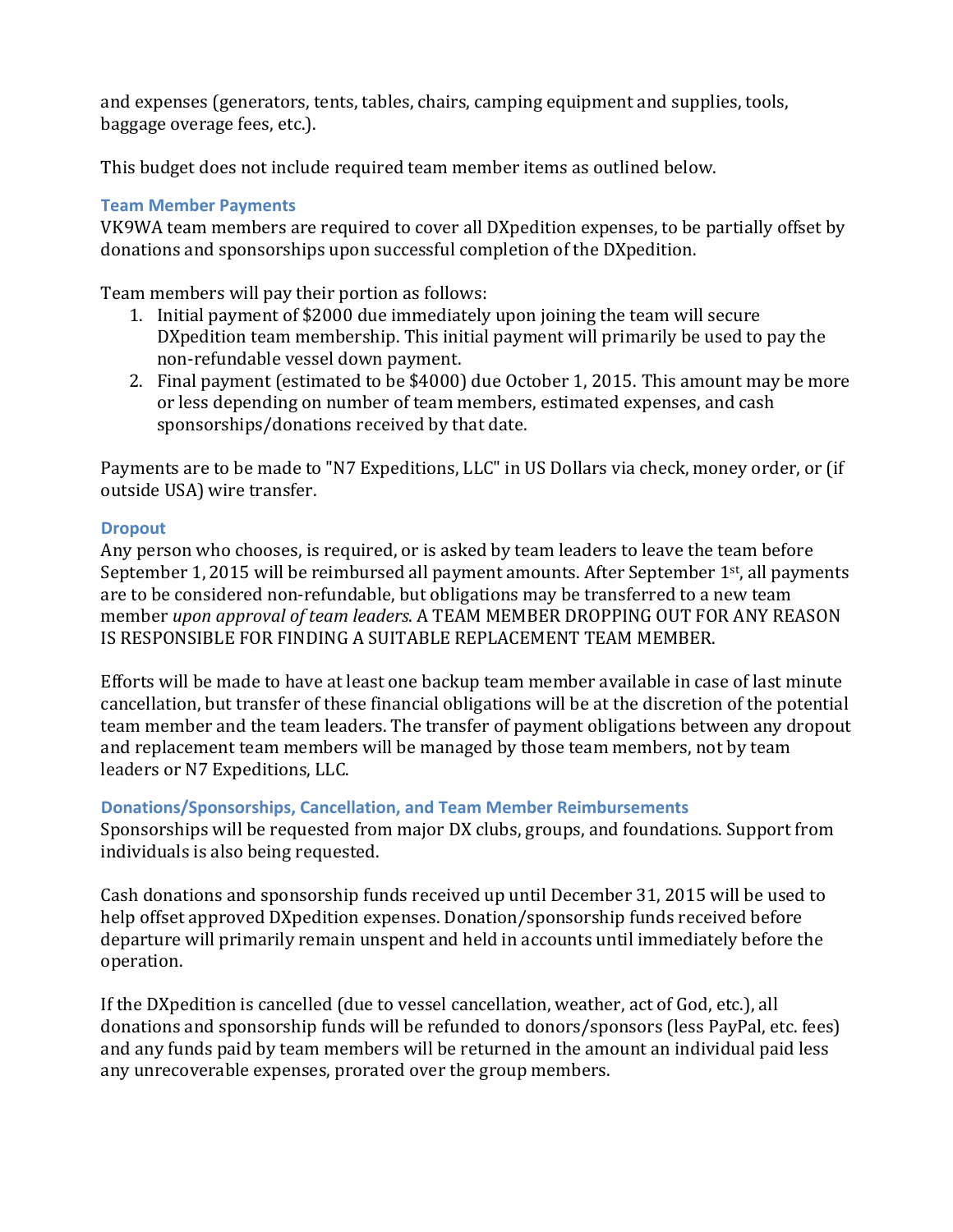Shortly after the conclusion of the operation, any non-expensed or obligated surplus funds will be equitably reimbursed to team members. VK9WA accounting will be closed out with a zero balance on December 31, 2015. A second reimbursement will be made shortly after December 31, 2015 based on donations, sponsorship funds, and equipment resell funds received to that date.

## **QSL Funding Policy**

It is anticipated that between 10,000 and 20,000 OSL cards will be requested. N7SMI will manage QSL activities. Funding for QSL expenses will primarily be via a \$4 Club Log OQRS fee. Any OQRS donations (in excess of the \$4 fee) or other donations (via PayPal or direct mail in excess of postage/QSL costs) received before December 31, 2015 will be treated as shared reimbursable donation amounts as documented above. Donations and OQRS fees received after December 31, 2015 will go toward ongoing (for many years to come) direct and bureau QSL expenses.

### **Team Member Requirements**

All team members will pay for the following:

- Their own travel expenses to/from the port of departure Cairns, Australia.
	- $\circ$  The vessel will depart at the appointed time. It is recommended that you plan to arrive at least a day or two early. Failure to arrive, regardless of fault or airline difficulties, will provide no recourse of financial obligation.
- Their own accommodations, meals, transportation, and other expenses before vessel departure and after vessel return.
	- o Excluding team meal the evening before departure and the evening of return to port (to be paid from DXpedition funds).
	- o Excluding approved transportation expenses (i.e., team transportation to/from the vessel).
- Evacuation insurance (*required of all team members*), health insurance (*required of all team members*), and supplemental health/travel insurance (*strongly recommended*). A copy of your evacuation insurance policy page and contact information must be included in the medical questionnaire.
	- o Evacuation insurance *must* cover off-shore, high risk activities and *must* cover preexisting conditions. We recommend http://www.diversalertnetwork.org/insurance/dive/ or http://www.individualhealth.com/international/geoblue/voyager.htm
- All other personal expenses.

*Travel insurance is strongly recommended.* Any travel change or cancellation fees, etc. due to unforeseen date changes or DXpedition cancellation are to be paid by team members.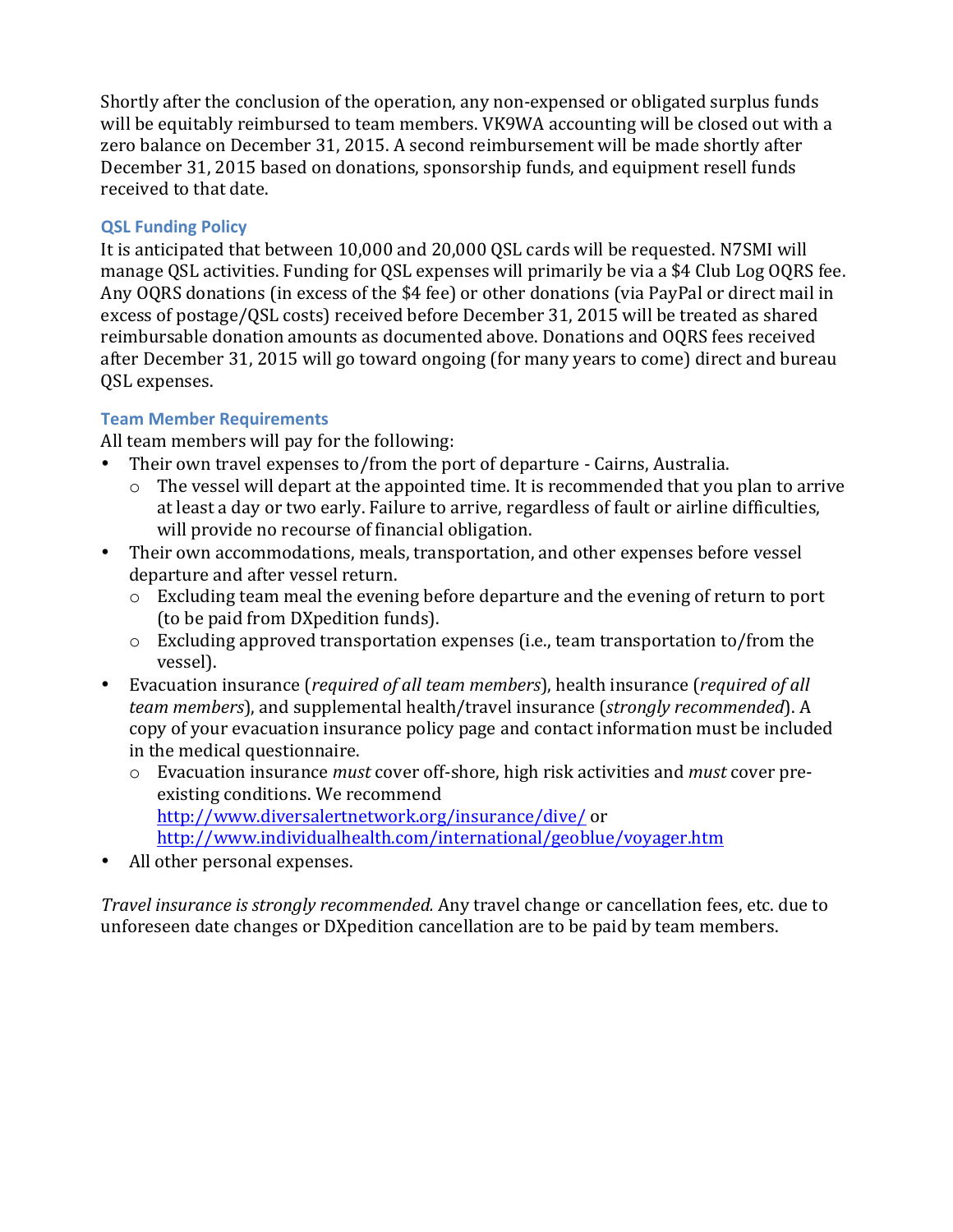Certain expenses incurred by team members will be considered project expenses. For example, an advance team must be on the ground a few days before the boat is loaded. This small team may be reimbursed for up to 2 days/nights of incremental hotel costs, meals and transportation costs from project funds. Team members should book airfare that allows maximum baggage allowances (at least 2 X 50 pound bags). Baggage overage fees required to transport equipment may be approved as DXpedition expenses.

Team leaders reserve the right to shorten the number of operating days based on weather or other unexpected event(s) that may impact safety, travel conditions, or health. The vessel captain is also given full authority regarding team member safety and DXpedition operations.

Team members will provide reasonable personal equipment for the operation (transceivers, antennas, filters, headsets, etc.) with no expectation of remuneration for usage, damage, loss, etc. Team members may, at their own expense, purchase equipment insurance (via ARRL, etc.). During the DXpedition, all equipment will be considered team equipment (i.e., no personally claimed radios or antennas, etc.)

## **Publicity**

Team leaders will primarily handle pre- and post-operation communications and publicity. We invite all team members to help in publicizing the operation and in helping to secure sponsorships and donations. Any formal communications (press releases, sponsorship requests/inquiries, presentation, operation plan announcements, etc.) from team members should be reviewed by team leaders. DXpedition financial information should not be shared publicly.

Team leaders will provide official write-ups on the DXpedition to team members and sponsors afterward. Team members are welcome to make DXpedition presentations and author summary articles. All formal publications and presentations MUST include a listing of sponsors. Respect should be given to all team members. *What happens on the island stays on the island.*

# **Medical Questionnaire**

Each team member *must* complete a medical questionnaire (below) and return same at least one month before departure. You must list any threatening medical conditions you may have and the medications required to control / treat the condition.

# **Force Majeure**

DXpedition participants and organizers agree that neither shall be liable for any failure to perform his or her obligations under this Agreement where such non-performance arises from unanticipated catastrophic circumstances beyond his or her reasonable control including, but not limited to, acts of God, war, riot or civil commotion, fire, flood, terrorism, drought or act of government provided, that the parties seeking to be excused shall make every reasonable effort to minimize the difficulties resulting from such a Force Majeure circumstances.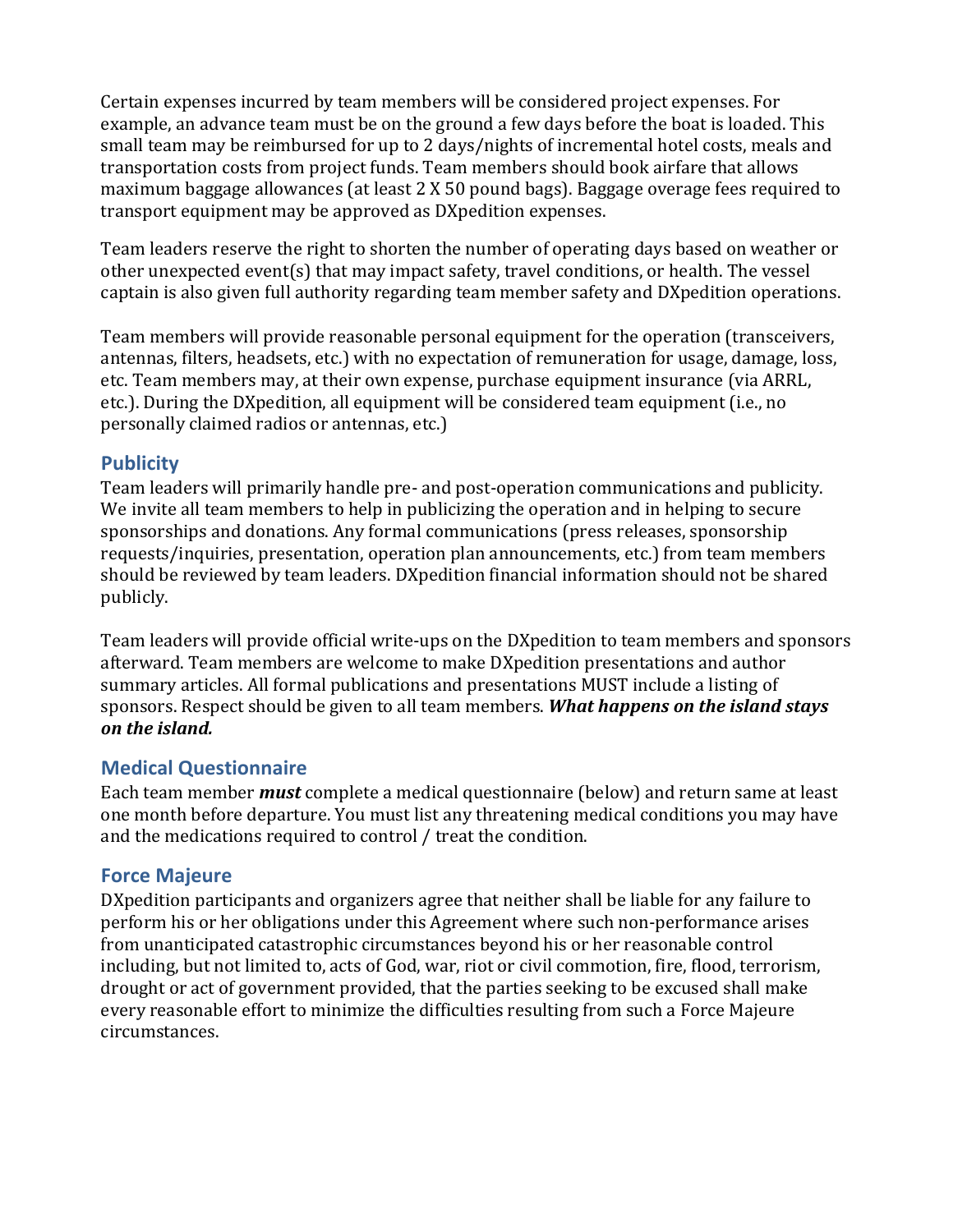# **RELEASE AND WAIVER OF LIABILITY, ASSUMPTION OF RISK AND INDEMNITY AGREEMENT**

In consideration of being permitted to participate in the VK9WA Willis Island 2015 DXpedition (herein "Expedition") by participating in any way, the undersigned for himself/herself, his/her personal representative, his/her heirs, his/her assigns and his/her next of kin:

- 1. HEREBY ACKNOWLEDGES AND AGREES that the activities of the Expedition could be dangerous and could involve risk of injury or death and/or property damage. It is understood herein that Team Members shall be defined as all participants of the Expedition, which includes all Team Members that will participate in the 2015 Expedition to Willis Islets.
- 2. HEREBY RELEASES, WAIVES, DISCHARGES AND COVENANTS NOT TO SUE the promoters, sanctioning, or administrative organizations or any affiliated thereof, sponsors, advertiser, all Expedition Team Members whether individually or any combination of Expedition Team Members or any party involved in the organization of the Expedition, including, but not limited to Robert Fanfant (Co-Team Leader), Jared Smith (Co-Team Leader), N7 Expeditions LLC, or individually or any combination of Expedition Team Members of the Expedition from all liability to the undersigned below, his or her personal representatives, his or her heirs, his or her assigns and his/her next of kin for any loss or damage of any kind whatsoever, and any claims or demands therefore on account of any liability of the undersigned, and any injury to the person or property or resulting in death of the undersigned, arising out of or related to the Expedition, whether caused by the negligence of the members or any other combination of Team members of the Expedition.
- 3. HEREBY AGREES TO INDEMNIFY AND SAVE AND HOLD HARMLESS the Co-Team Leaders, Expedition Team Members (individually or any combination of Expedition Team Members of the Expedition) from any loss, liability, obligation, damage, costs, or expense (including attorney fees) which may arise as a result of the bodily injury, death, or property damage of the undersigned, or that caused the undersigned of Expedition Team Members individually or any combination of Expedition Team Members of the Expedition.
- 4. HEREBY ASSUMES full responsibility for any risk of bodily injury, death or property damage arising out of or related to the Expedition whether caused by the negligence of the Co-Team Leaders, Expedition Team Members, or any other combination of Team Members or otherwise, including but not limited to any rescue operations by the Co-Team Leaders, Expedition Team Members, or any other combination of Team Members of the Expedition or otherwise.
- 5. HEREBY AGREES THAT THIS RELEASE AND WAIVER OF LIABILITY, ASSUMPTION OF RISK AND INDEMNITY AGREEMENT extends to all acts of negligence by Co-Team Leaders, Expedition Team Members, or any other combination of Team Members and is intended to be a broad and inclusive as permitted by the laws of the United States of America or any jurisdiction in which the Expedition is conducted, and if any portion is invalid, it is agreed that the balance shall, not withstanding, continue in full legal force and effect.
- 6. HEREBY REPRESENTS AND WARRANTS TO THE RELEASEES that to the extent that the undersigned is participating in the Expedition the undersigned is not legally, medically or has any status or condition or reason that would prohibit from such participation in the Expedition.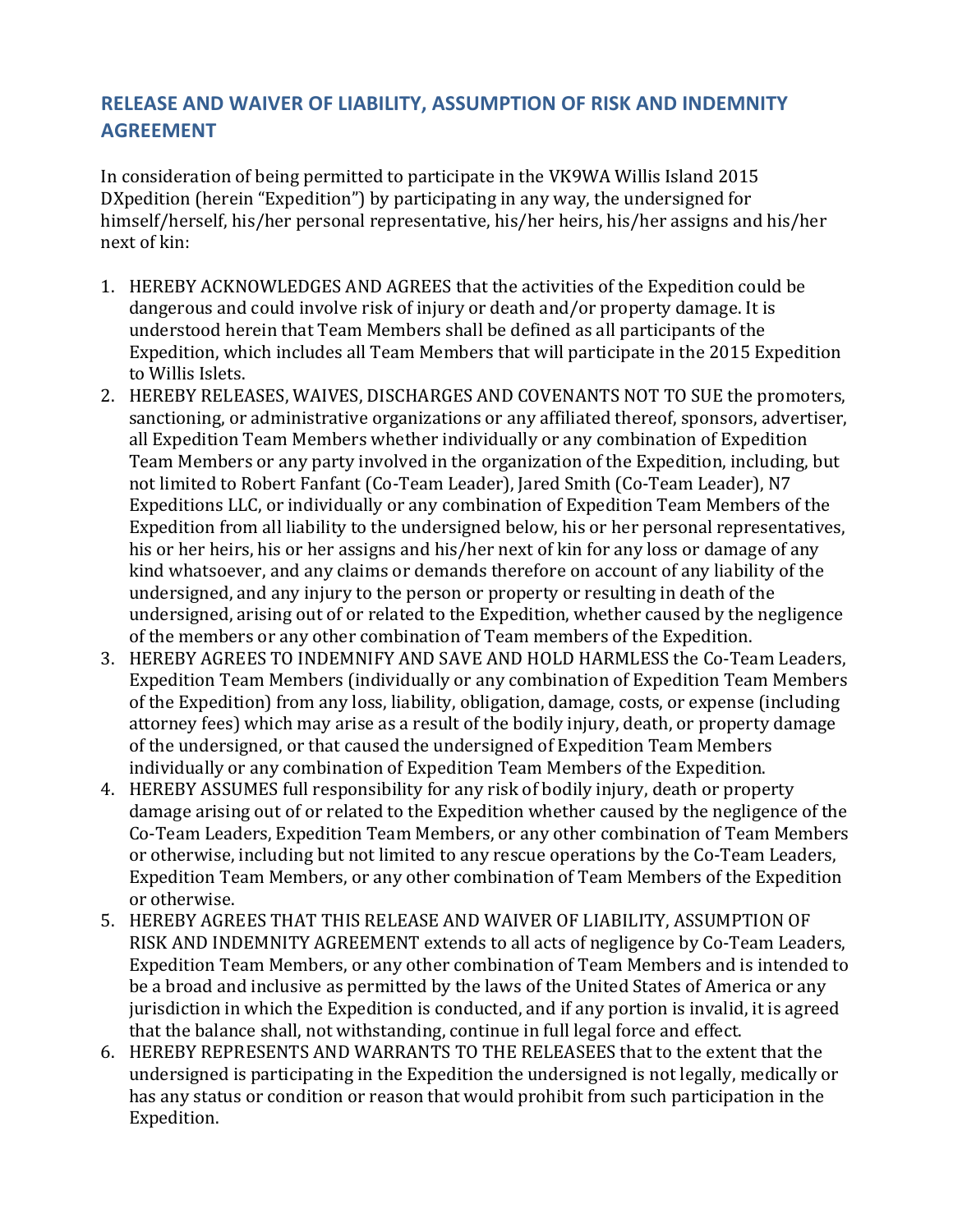I HAVE READ THIS RELEASE AND WAIVER OF LIABILITY, ASSUMPTION OF RISK AND INDEMNITY AGREEMENT IN FULL, FULLY UNDERSTAND ITS TERMS, UNDERSTAND THAT I HAVE GIVEN UP SUBSTANTIAL RIGHTS BY SIGNING IT, AND HAVE SIGNED IT FREELY AND VOLUNTARILY WITHOUT INDUCEMENT, ASSURANCE OR GUARANTEE MADE TO ME AND INTEND MY SIGNATURE TO BE A COMPLETE AND UNCONDITIONAL RELEASE OF ALL LIABILITY TO THE GREATEST ALLOWED BY LAW.

## **Signature**

I have read, I understand, and I agree with the contents of this document (VK9WA DXpedition Team Member Agreement, Liability Release, and Medical Form).

Print Your Name

\_\_\_\_\_\_\_\_\_\_\_\_\_\_\_\_\_\_\_\_\_\_\_\_\_\_\_\_\_\_\_\_\_\_\_

\_\_\_\_\_\_\_\_\_\_\_\_\_\_\_\_\_\_\_\_\_\_\_\_\_\_\_\_\_\_\_\_\_\_\_

\_\_\_\_\_\_\_\_\_\_\_\_\_\_\_\_\_\_\_\_\_\_\_\_\_\_\_\_\_\_\_\_\_\_\_\_

Signature

Date

Please sign, date, and return this document to Jared (N7SMI). Scanned or digitally signed and e-mailed versions of this Signature page, and electronic versions of the Medical form (below), are acceptable.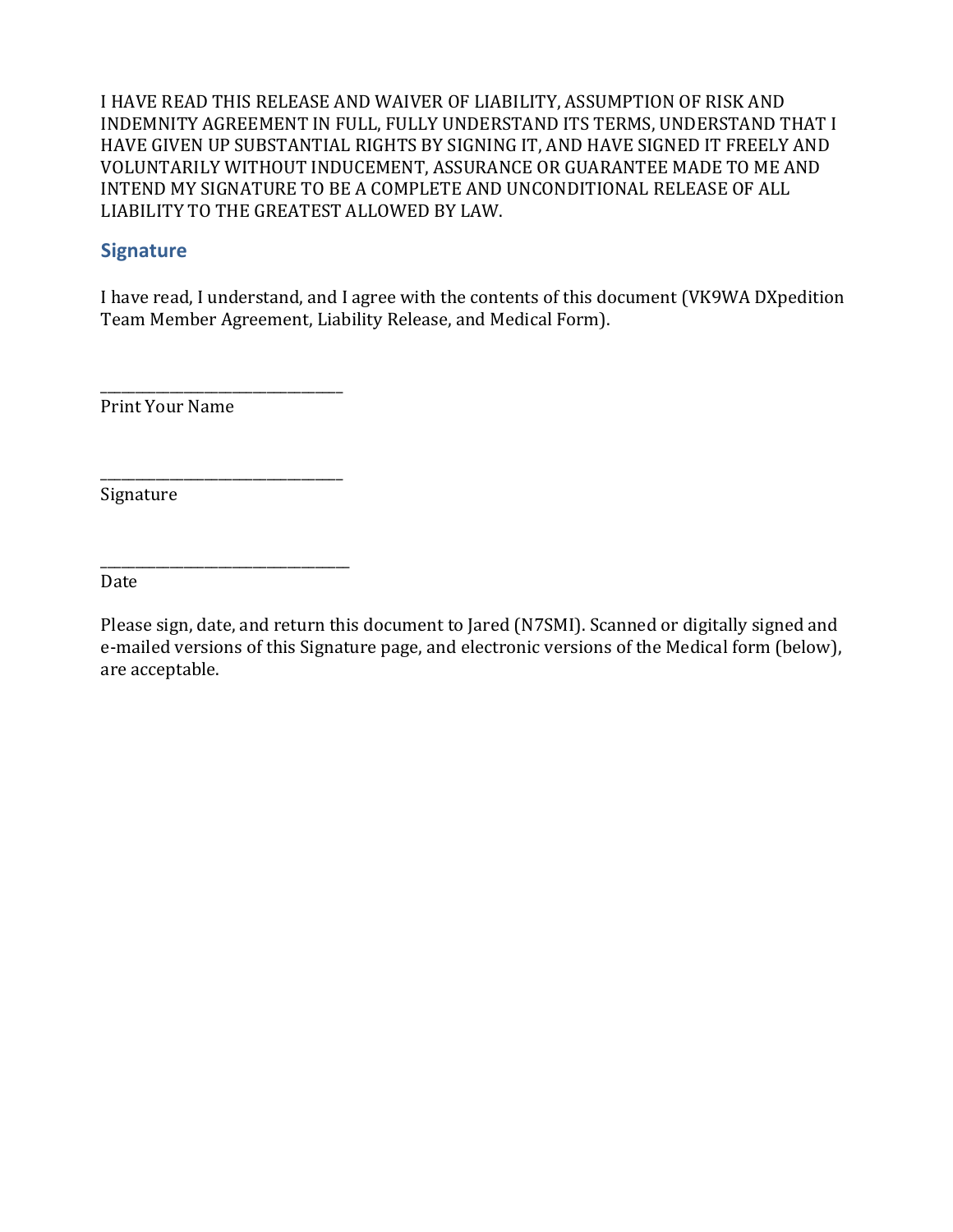# **VK9WA MEDICAL AND INSURANCE QUESTIONNAIRE**

The Willis Islets are remote Coral Sea atolls that are not served by scheduled transportation. There are no medical facilities on, or anywhere near, the islands. This DXpedition may require intensive physical activity, little sleep, long hours in the sun, heat, and humidity, heavy lifting, uncomfortable beds, sea sickness, interaction with biting insects, intense on-air pileups, etc.

We require each team member to have Emergency Evacuation Insurance before **embarking on the DXpedition,** *no exceptions*. The cost of this insurance is the responsibility of each team member.

#### We strongly recommend scheduling a medical and dental checkup far in advance of **your departure.**

The purpose of this document is to collect relevant information regarding:

- Emergency contacts
- Any pre-existing medical condition(s), the medication(s) used to treat the condition(s), and the location of medication(s) during the DXpedition. *It is not in anyone's best interest to withhold this information.*
- The details of your Evacuation Insurance Policy

We understand the sensitivity of this information; appropriate controls are implemented to protect your privacy. This information will be held only by team leaders and by a designated off-island representative. At the completion of the DXpedition this information will be destroyed.

# **Each person travelling to Willis Islets is required to complete this form and return it at least one month before departure.**

**Personal Information** Full Name:

Date of Birth:

Home Address:

Home telephone number (including country code):

E-mail address:

**Emergency Contact Information** Emergency contact name:

Relationship of emergency contact to team member: